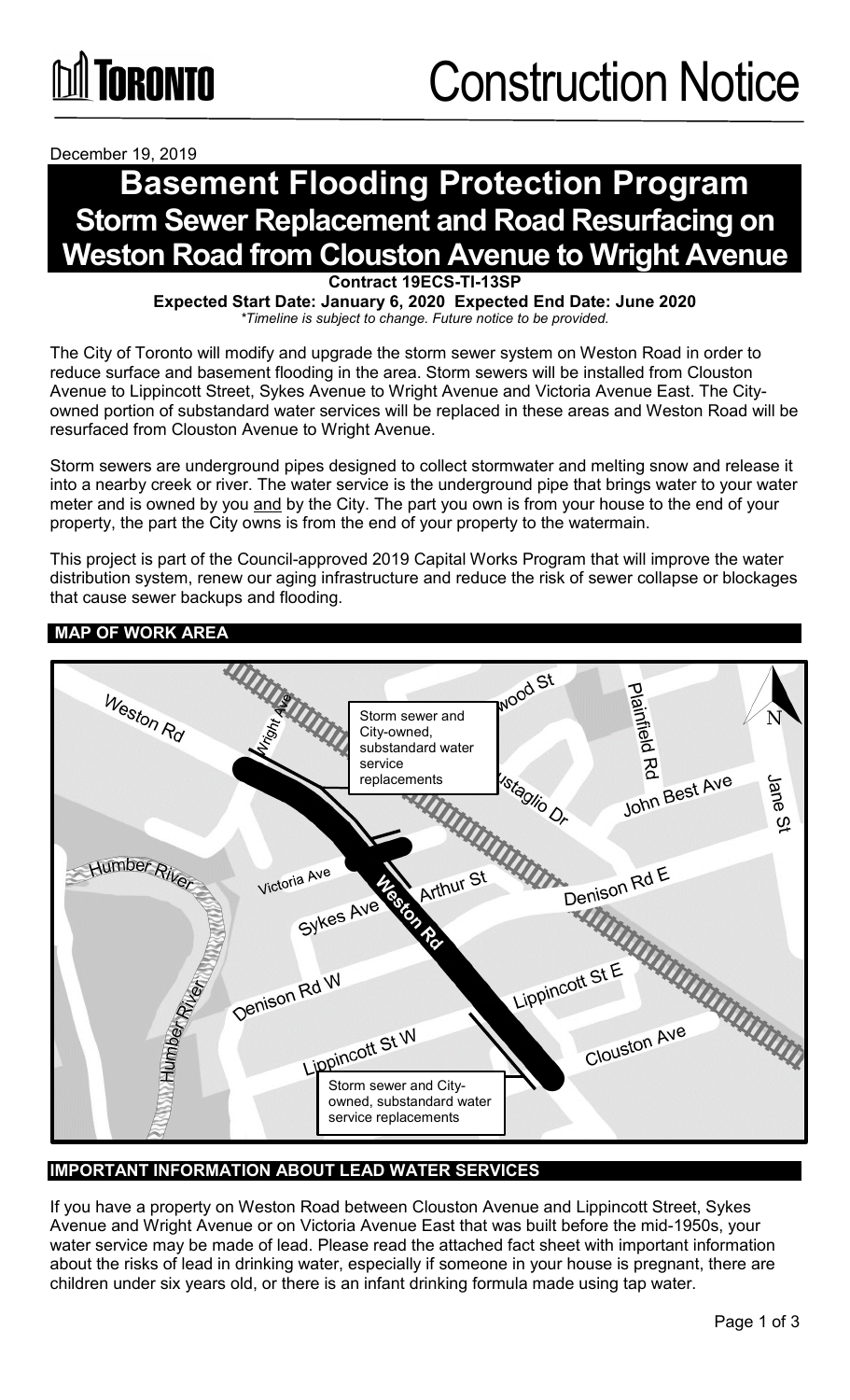#### **WORK DETAILS**

The City's contractor will:

- Excavate the road and dig a trench to access and install the new sewer
- Replace any City-owned water service pipes that do not meet City standards from the sewer and water main to the private property line
- Restore all work areas with asphalt, concrete or grass when the underground works are complete
- Dig up the road surface
- Re-align maintenance holes and catch basins
- Repair curbs, gutters and driveways as needed
- Repave the road surface

#### **WHAT TO EXPECT DURING CONSTRUCTION**

- You may experience dust, noise and other inconveniences. The City will make efforts to reduce the impacts. We appreciate your patience.
- The City will not be responsible for damage to any privately owned items on City property.

|          | <b>Work Hours:</b> Work will take place from 7 a.m. to 7 p.m., Monday to Friday,<br>including some extended hours or additional weekend work as approved by the<br>City.                                                                                                                                                                                                                                                                                                                                                                                                                                                                                |
|----------|---------------------------------------------------------------------------------------------------------------------------------------------------------------------------------------------------------------------------------------------------------------------------------------------------------------------------------------------------------------------------------------------------------------------------------------------------------------------------------------------------------------------------------------------------------------------------------------------------------------------------------------------------------|
| $\alpha$ | Access to Your Home: Oza Inspections Ltd., under contract to the City of Toronto,<br>will survey all properties within 30 metres of the construction area before<br>construction starts. Participation in the survey is voluntary; however, participating is<br>important in determining if the construction caused damage. The inspection will<br>look at both the interior and exterior of all properties to verify existing conditions.<br>The company will deliver a separate notice requesting time to set up appointments.<br>All inspection staff will be wearing photo identification and carrying photographic<br>equipment during their work. |
|          | Water Service Disruptions: From time-to-time, the water supply to your property<br>will be shut-off to complete construction; the contractor will provide at least 24-hour<br>advance notice. Throughout the work, it is recommended that you temporarily<br>disconnect any water treatment systems (i.e. softeners or filters), water-cooled air<br>conditioners or similar plumbing fixtures. Automatic lawn sprinkler systems may<br>also be affected, therefore, you may need to water manually. In the event you did<br>not receive advanced notice, an emergency water shut off could have been<br>necessary.                                     |
|          | <b>Substandard Water Service Replacement:</b> Please take the time to read the<br>attached fact sheet carefully as it contains important information on lead in drinking<br>water and how to prepare for replacement. If you want to replace your part of the<br>water service pipe, contact the City's contractor for one of your quotes.                                                                                                                                                                                                                                                                                                              |
|          | <b>Water Service Replacement Contractor:</b><br>Company/Contractor:<br><b>CRCE Construction Ltd.</b><br><b>Contact Person:</b><br><b>Norbert Rodrigues</b><br>Phone:<br>905-669-0001 ext. 211<br>19ECS-TI-13SP<br>Contract No.:                                                                                                                                                                                                                                                                                                                                                                                                                         |
|          | <b>PLEASE NOTE:</b> (any contract entered into to replace water services is between<br>the home owner and the contractor.)                                                                                                                                                                                                                                                                                                                                                                                                                                                                                                                              |
|          | Sewer Service Disruptions: If the sanitary sewer service from your property<br>requires a disruption to complete repairs the contractor will provide at least 24-hour<br>advance notice. During sanitary sewer service disruptions, you will be advised to<br>limit your water use.                                                                                                                                                                                                                                                                                                                                                                     |